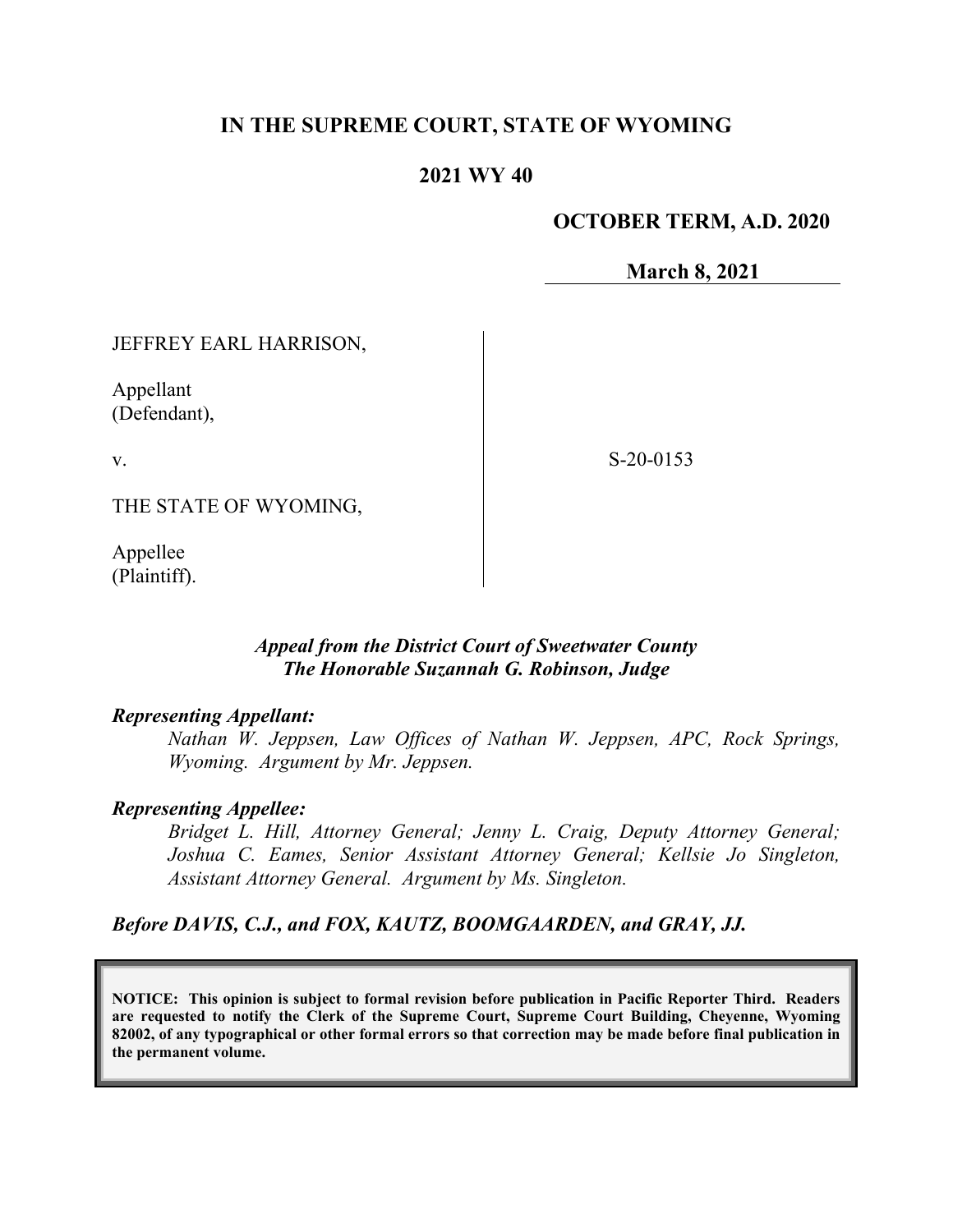#### **FOX, Justice.**

[¶1] Jeffrey Earl Harrison began registering as a sex offender when he learned he was obligated to do so by a change in the statute, about thirteen years after his conviction. Twenty-five years after his conviction, he petitioned the court to be relieved of the duty to register, and the court granted his petition. The Division of Criminal Investigation intervened and moved for relief from the judgment. The district court then held that Mr. Harrison was eligible to petition for relief from the duty to register only if he had been registered for twenty-five years. Mr. Harrison appeals, and we affirm.

#### *ISSUES*

- [¶2] We rephrase the issues:
	- I. Whether the district court erred when it interpreted the statute to require Mr. Harrison to register for twentyfive years before he was eligible for relief.
	- II. Whether the Wyoming Sex Offender Registration Act violates the ex post facto clause of the United States Constitution.
	- III. Whether Mr. Harrison waived his claim the Wyoming Sex Offender Registration Act violates the equal protection clause of the United States Constitution.

#### *FACTS*

[¶3] Mr. Harrison was convicted of fourth-degree sexual assault in 1994 under Wyo. Stat. Ann. § 6-2-305 (repealed 1997), now codified as third-degree sexual assault. Wyo. Stat. Ann. § 6-2-304(a)(iii) (LexisNexis 2019); 1997 Wyo. Sess. Laws ch. 135, §§ 1-2, at 284-85. He was not required to register under the Wyoming Sex Offender Registration Act (WSORA) at the time of his conviction because the victim was older than sixteen. Wyo. Stat. Ann. §§ 7-19-301(a)(iv); -302(a) (Michie 1995). In 2007, the legislature amended WSORA to require a person convicted of third-degree sexual assault to register regardless of the age of the victim. 2007 Wyo. Sess. Laws ch. 160, § 1, at 394-95; Wyo. Stat. Ann. §§ 7-19-301(a)(viii), -302(h) (LexisNexis 2007). The duty to register begins on the date of sentencing and continues for the duration of the offender's life. Wyo. Stat. Ann. § 7-19-304(a) (LexisNexis 2019). However, an offender may become eligible for relief from the duty after registering for a certain number of years, twenty-five in Mr. Harrison's case. Wyo. Stat. Ann. § 7-19-304(a)(ii); § 7-19-302(h).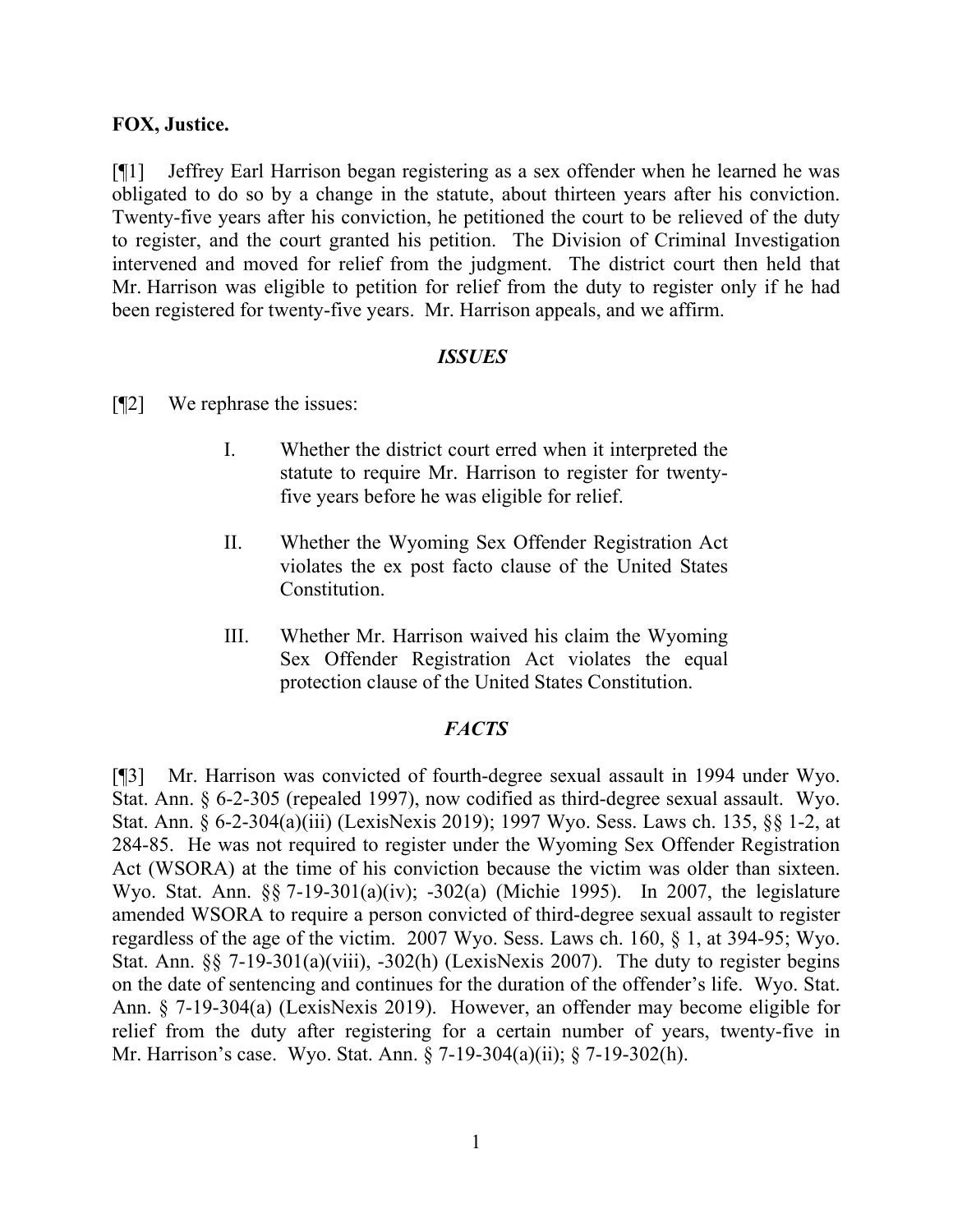[¶4] Mr. Harrison began to register in 2009. In 2019, twenty-five years after his conviction, Mr. Harrison petitioned the district court to be relieved of his duty to register. The district court granted it, but the Division of Criminal Investigation (DCI) moved to intervene. DCI filed a motion under W.R.C.P. 60(b)(1) for relief from the order granting Mr. Harrison's petition, on the ground that the district court made a mistake. DCI explained that because the statute requires registration for twenty-five years, and Mr. Harrison only registered for ten, he did not qualify for relief under Wyo. Stat. Ann.  $§$  7-19-304(a)(ii). The district court granted both of DCI's motions.

[¶5] Mr. Harrison filed a motion to alter or amend the order reinstating his duty to register, arguing he became eligible for relief twenty-five years after he was convicted. The district court denied his motion, and Mr. Harrison appealed. We affirm.

# *DISCUSSION*

# *I. The District Court Did Not Err When It Interpreted the Statute to Require Mr. Harrison to Register for at Least Twenty-Five Years*

[ $[$ [6] The district court granted DCI's Rule  $60(b)(1)$  motion for relief from judgment on the basis of mistake. It denied Mr. Harrison's W.R.C.P. 59(e) motion to alter or amend that grant. We review both decisions for abuse of discretion. *Gunsch v. State*, 2019 WY 79, ¶ 7, 444 P.3d 1278, 1280 (Wyo. 2019); *Brown v. Jerding*, 2020 WY 123, ¶ 11, 472 P.3d 1038, 1041-42 (Wyo. 2020). Both decisions are based on the district court's interpretation of Wyo. Stat. Ann. § 7-19-304(a)(ii), which we review de novo. *MH v. First Jud. Dist. Ct. of Laramie Cnty.*, 2020 WY 72, ¶ 4, 465 P.3d 405, 407 (Wyo. 2020) (citing *Herrick v. Jackson Hole Airport Bd.*, 2019 WY 118, ¶ 17, 452 P.3d 1276, 1281 (Wyo. 2019)).

[¶7] The goal of statutory interpretation is to "give effect to the intent of the legislature . . . primarily on the plain and ordinary meaning of the words used in the statute." *Raczon v. State*, 2021 WY 12, ¶ 8, 479 P.3d 749, 751 (Wyo. 2021) (citations omitted). "A basic tenet of statutory construction is that omission of words from a statute is considered to be an intentional act by the legislature, and this court will not read words into a statute when the legislature has chosen not to include them." *Id.* (quoting *Adelizzi v. Stratton*, 2010 WY 148, ¶ 11, 243 P.3d 563, 566 (Wyo. 2010) (alteration omitted)). "Each word of a statute is to be afforded meaning, with none rendered superfluous." *Mattheis Co. v. Town of Jackson*, 2019 WY 78, ¶ 16, 444 P.3d 1268, 1274 (Wyo. 2019) (quoting *In re JB*, 2017 WY 26, ¶ 16, 390 P.3d 357, 361 (Wyo. 2017)).

[¶8] Under the statute, a sex offender in Mr. Harrison's position, "who has been registered for at least twenty-five (25) years, exclusive of periods of confinement and periods in which the offender was not registered as required by law, may petition the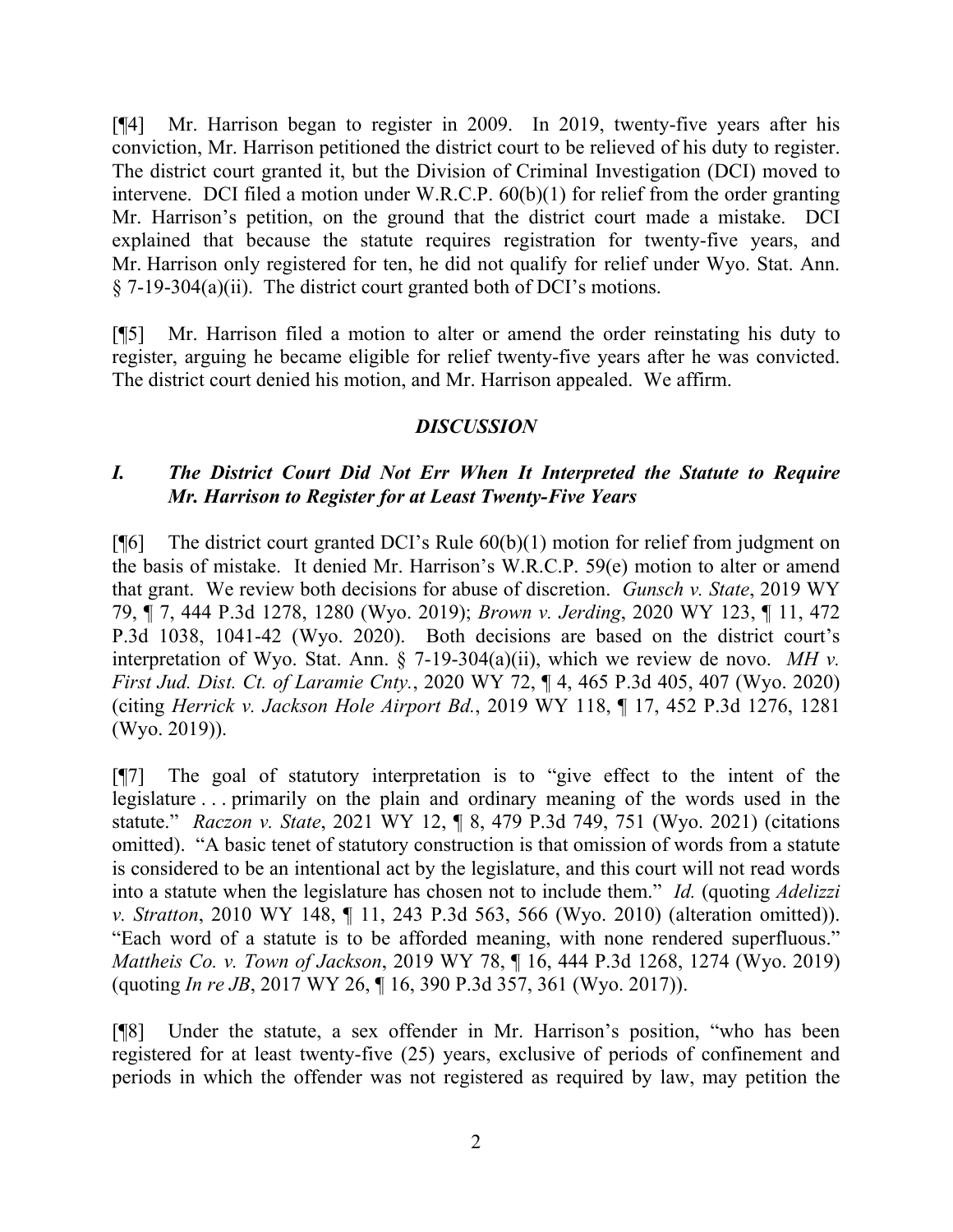district court . . . to be relieved of the duty to continue to register.<sup>[1]</sup> Wyo. Stat. Ann. § 7-19-304(a)(ii). It is undisputed Mr. Harrison was not required to register from 1994, the date of his conviction, until 2007, when the legislature expanded the classes of sex offenders to whom the WSORA should apply. Mr. Harrison admits the legislature did not specifically address such periods in the statute. However, he contends the enumeration of periods to be excluded from the twenty-five year registration requirement is "indicative of the legislature[']s intent to count periods of time after sentencing where the offender was not required to register." The statute does not say twenty-five years of registration shall include periods in which the offender was not required to register by law, and we may not read words into the statute to find that it does. *Raczon*, 2021 WY 12, ¶ 8, 479 P.3d at 751. Nor may we read words out of the statute. *Mattheis*, 2019 WY 78, ¶ 16, 444 P.3d at 1274. The statute applies to a sex offender "who has been *registered for at least* twenty-five (25) years." Wyo. Stat. Ann. § 7-19-304(a)(ii) (emphasis added). If we conclude Mr. Harrison ceased to have a duty to register twentyfive years after his conviction, we read the words "registered for at least" out of the statute. The clear language of the statute requires Mr. Harrison to "ha[ve] been registered for at least twenty-five (25) years" before he is eligible to petition for relief. *Id.* He has not met that requirement.

[¶9] Mr. Harrison claims this issue was before the Court in *State, Off. of Att'y Gen., Div. of Crim. Investigation v. Thomason*, 2008 WY 143, ¶ 6, 197 P.3d 144, 146 (Wyo. 2008). He cites *Thomason* for the proposition that he is to be credited for the years he was free of the registration requirement because in that case, which involved similar facts, DCI did not raise the issue of the period between Mr. Thomason's conviction in 1997 and 2007, when he became obligated to register as a sex offender. *Id.* at ¶ 3, 197 P.3d at 144-45. The issue in that case was whether Mr. Thomason was subject to the tenyear registration requirement of Wyo. Stat. Ann. § 7-19-304(a)(i), or the twenty-five-year registration requirement under Wyo. Stat. Ann. § 7-19-304(a)(ii). *Thomason*, 2008 WY 143, ¶¶ 7, 12, 197 P.3d at 146, 147. We did not discuss what periods were included or excluded in the twenty-five year registration requirement, therefore *Thomason* is not instructive. By the plain language of the statute, Mr. Harrison must *register* for at least twenty-five years. The district court correctly interpreted the statute and did not abuse its discretion by granting DCI's motion and denying his.

### *II. The Wyoming Sex Offender Registration Act Does Not Violate the Ex Post Facto Clause of the United States Constitution*

[¶10] Mr. Harrison next argues the duty to register for twenty-five years, as applied to him, is an ex post facto punishment and is therefore unconstitutional. Yet, we have already held WSORA is not an ex post facto punishment, and Mr. Harrison does not challenge that holding with distinguishing facts or cogent legal argument.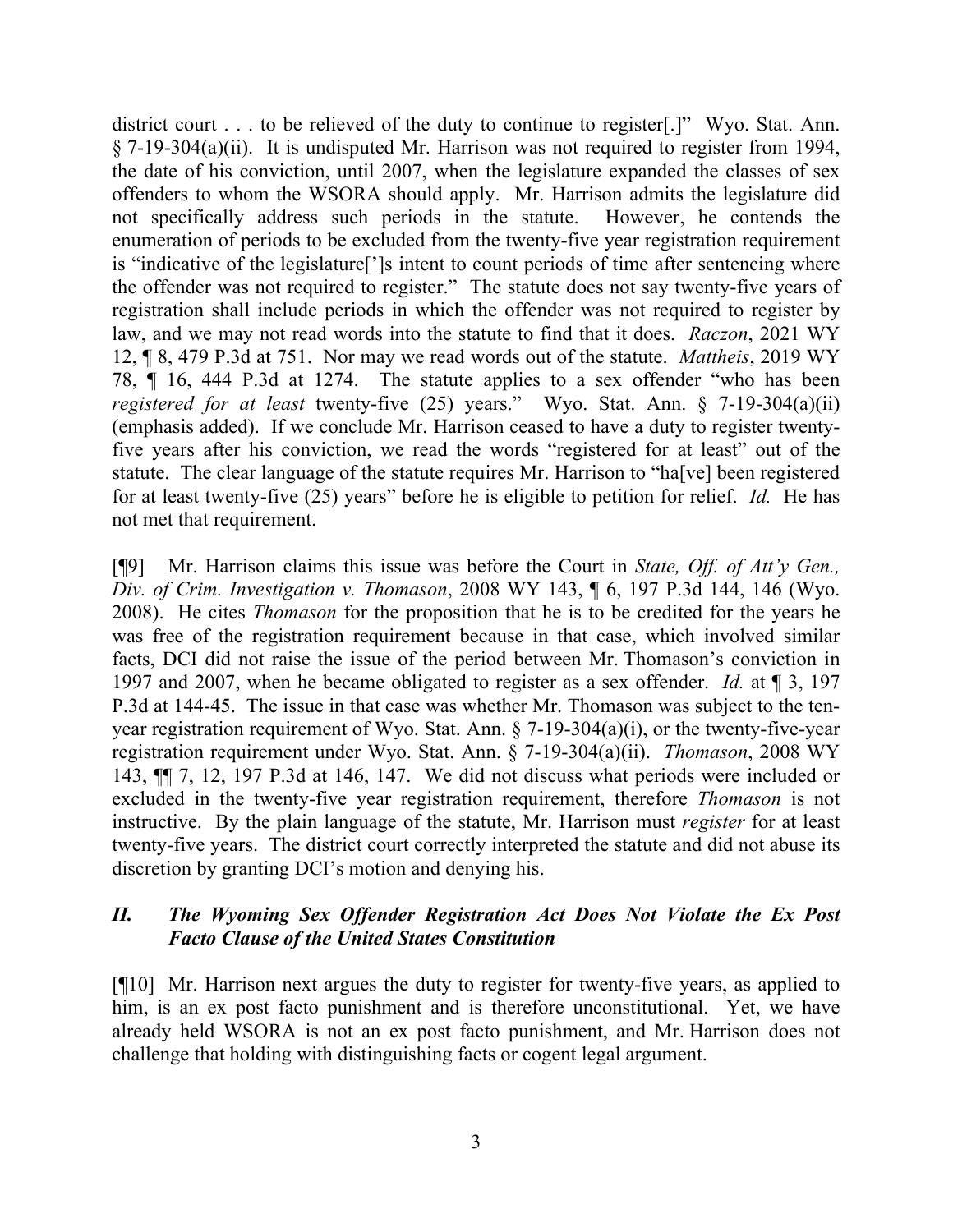[¶11] "The question of whether a statute is constitutional is a question of law over which this Court exercises *de novo* review." *Sheesley v. State*, 2019 WY 32, ¶ 3, 437 P.3d 830, 833 (Wyo. 2019) (quoting *Vaughn v. State*, 2017 WY 29, ¶ 7, 391 P.3d 1086, 1091 (Wyo. 2017)). We presume statutes are constitutional, "and we resolve any doubt in favor of constitutionality." *Dugan v. State*, 2019 WY 112, ¶ 87, 451 P.3d 731, 756 (Wyo. 2019), *cert. denied*, 140 S.Ct. 1298, 206 L.Ed.2d 377 (2020) (quoting *Sheesley*, 2019 WY 32, ¶ 3, 437 P.3d at 833). Article 1, § 10 of the United States Constitution prohibits the passage of laws which make the punishment for a crime more burdensome after the crime has been committed. *Kammerer v. State*, 2014 WY 50, ¶ 9, 322 P.3d 827, 831 (Wyo. 2014) (citing *Smith v. State*, 2009 WY 2, ¶ 55, 199 P.3d 1052, 1068 (Wyo. 2009)). The prohibition applies only to laws that impose penalties. *Kammerer*, 2014 WY 50, ¶ 9, 322 P.3d at 831 (citing *Snyder v. State*, 912 P.2d 1127, 1130 (Wyo. 1996)).

[¶12] We held in *Kammerer*, the purpose of the WSORA is not to punish, but to facilitate law enforcement and protection of children, and therefore it does not implicate the ex post facto clause of the United States Constitution. 2014 WY 50, ¶ 16, 322 P.3d at 833 (citing *Snyder*, 912 P.2d at 1131). Mr. Harrison states he is not attempting to relitigate the general constitutionality of WSORA. He contends the 2007 amendment, by imposing an "additional" twenty-five year registration requirement on persons previously convicted and sentenced for misdemeanor sexual assault in the fourth-degree, is an ex post facto punishment. He fails to acknowledge that *Kammerer*, which was decided after WSORA was amended, is controlling law, and WSORA has not been amended since. 2011 Wyo. Sess. Laws ch. 179, § 1 (eff. July 1, 2011); Wyo. Stat. Ann. § 7-19-304.

[¶13] He argues his case presents a "factual circumstance entirely distinguishable from this Court's previous rulings." We disagree because his circumstances are indistinguishable from *Kammerer*. Shortly after the legislature enacted WSORA, this Court determined the Act did not violate the ex post facto clause of the United States Constitution. *Snyder*, 912 P.2d 1127. Several amendments later, Mr. Kammerer brought a new ex post facto challenge claiming the amendments "tip[ped] the scale and ma[d]e the current version of WSORA more punitive." *Kammerer*, 2014 WY 50, ¶¶ 9, 11, 322 P.3d at 831-32. Mr. Kammerer had pled guilty to second-degree sexual assault in New Jersey in 1993. *Id.* at ¶ 3, 322 P.3d at 830. He moved to Wyoming and, in 2012, the State charged him with failure to register under the Act. *Id.* After a thorough analysis, we affirmed *Snyder* and held the current version of WSORA did not violate the ex post facto clause of the United States Constitution because it only imposed a regulatory burden on sex offenders, and the burden did not have a punitive effect. *Id.* at ¶¶ 19, 32, 322 P.3d at 834, 839. Mr. Harrison and Mr. Kammerer both became subject to the registration requirement many years after the commission of their crimes. Because he does not distinguish his case, and he makes no argument for overruling *Kammerer*, Mr. Harrison's argument fails, and we will not reproduce *Kammerer*'s lengthy ex post facto analysis.